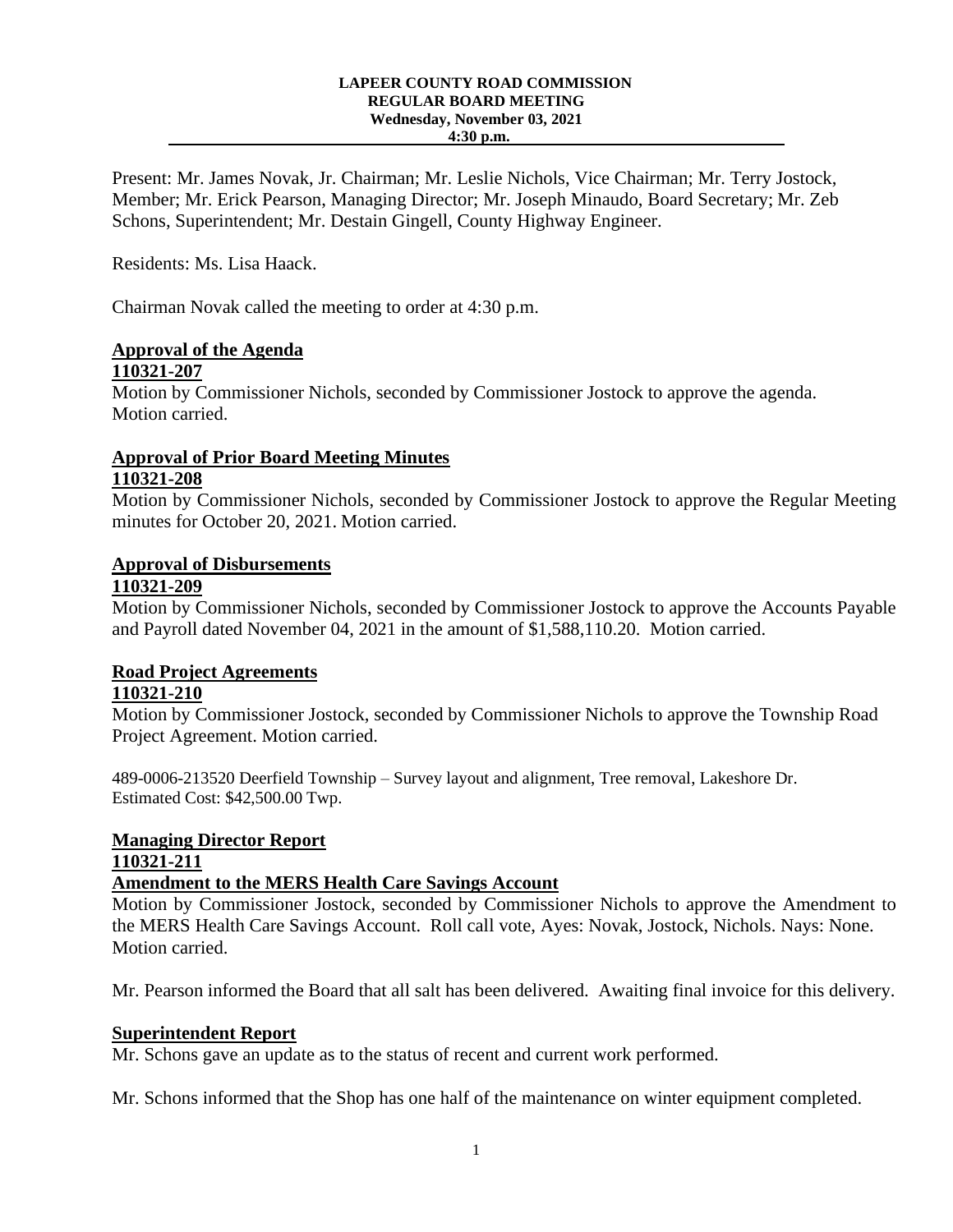### **Engineering Report 110321-226 Installation of Owner Supplied 87"x136" Reinf. Conc. Pipe - Summers Road**

Motion to by Commissioner Jostock, seconded by Commissioner Nichols to allow Mr. Gingell to accept bids for the Installation of Owner Supplied 87"x136" Reinf. Conc. Pipe - Summers Road over N. Branch of Mill Creek. Motion carried.

Mr. Gingell informed the crack sealing is completed on Clear Lake and Kings Mill Roads.

Mr. Destain Gingell stated the Rochester Road tub work to begin Monday.

Mr. Gingell informed the Rural Task Force Meeting was held with \$359,121.00 in project funds available. No motion was made to accept any projects, still reviewing.

### **TCO#1(08)2021 110321-212**

LAPEER COUNTY ROAD COMMISSION Resolution #110321-212

### TCO #1(08)2021

WHEREAS, under the provisions of Chapter VI of Act No. 300, Public Acts of Michigan of 1949, as amended (Michigan Vehicle Code), this Board if authorized to place and maintain traffic control devices and traffic control signals on any highway under its jurisdiction for the purpose of regulating, warning or guiding traffic;

WHEREAS, Genesee Road over the Hasler Creek Drain (Structure #5371) located between Elba Road and Maple Leaf Road is a County Primary Road in Elba Township under the jurisdiction of this Board and, in the interest of public safety, it is deemed necessary to place and maintain certain traffic control devices and/or signals on said roads to regulate, warn or guide traffic.

THEREFORE, BE IT RESOLVED in accordance with the Engineer's recommendation, that Genesee Road over the Hasler Creek Drain (Structure #5371) located between Elba Road and Maple Leaf Road in Elba Township be posted as follows:

Single Unit Vehicle – 42 Tons Gross Load Two Unit Vehicle – 53 Tons Gross Load Three Unit Vehicle – 64 Tons Gross Load

This TCO Supersedes TCO# 1(08)2000

BE IT FURTHER RESOLVED, that the necessary signs shall be erected/removed to give notice of the regulation herein before established; and

BE IT FURTHER RESOLVED, that a certified copy hereof be filed with the County Clerk of the County of Lapeer, Michigan.

Motion by Commissioner Nichols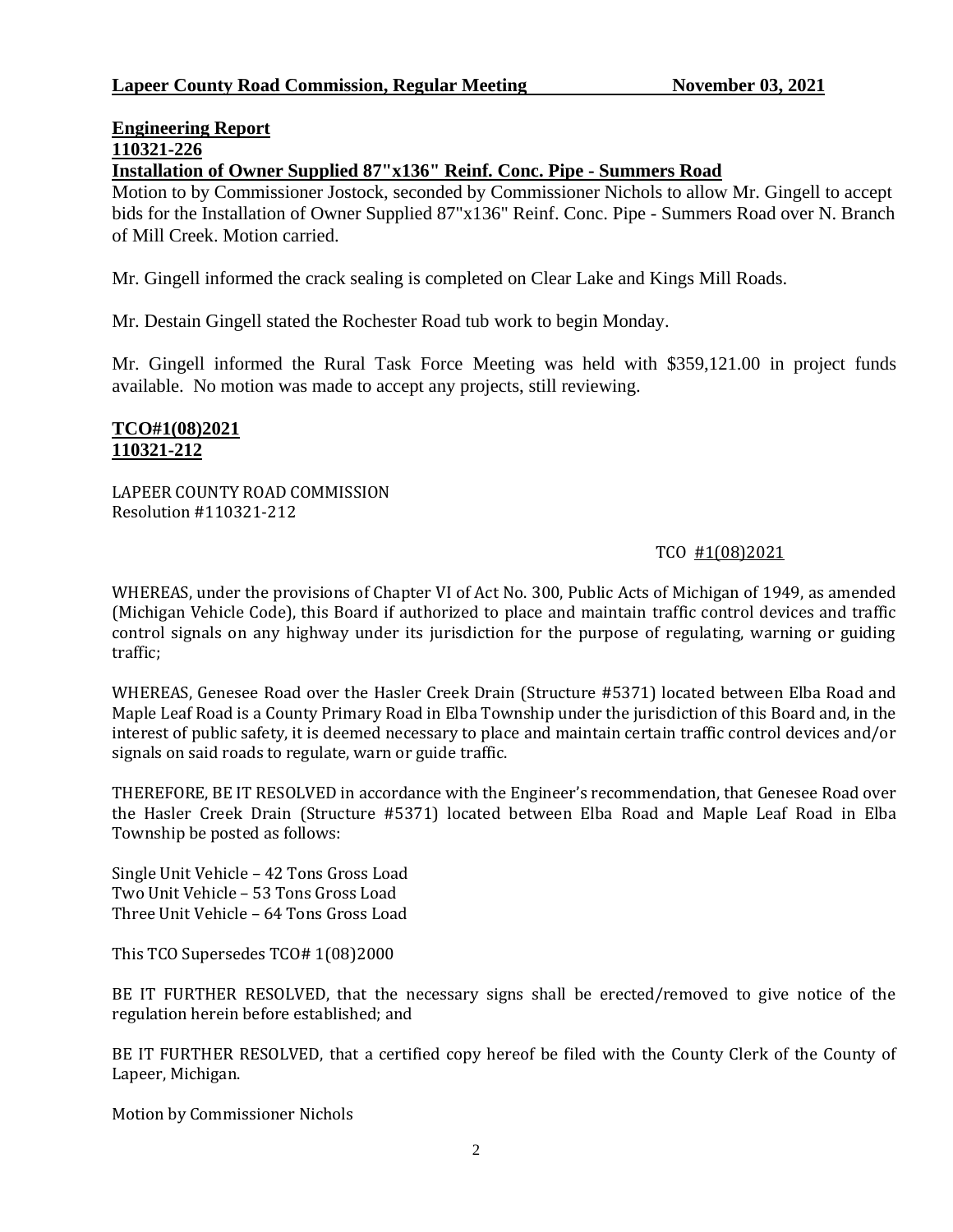Motion supported by Commissioner Jostock

Ayes: Novak, Nichols, Jostock

Nays: None

**TCO#2(08)2021 110321-213**

#### LAPEER COUNTY ROAD COMMISSION Resolution #110321-213

#### TCO#2(08)2021

WHEREAS, under the provisions of Chapter VI of Act No. 300, Public Acts of Michigan of 1949, as amended (Michigan Vehicle Code), this Board if authorized to place and maintain traffic control devices and traffic control signals on any highway under its jurisdiction for the purpose of regulating, warning or guiding traffic;

WHEREAS, Genesee Road over the CN North American Railroad (Structure #5372) located between Golf Road and Davison Road is a County Primary Road in Elba Township under the jurisdiction of this Board and, in the interest of public safety, it is deemed necessary to place and maintain certain traffic control devices and/or signals on said roads to regulate, warn or guide traffic.

THEREFORE, BE IT RESOLVED in accordance with the Engineer's recommendation, that Genesee Road over the CN North American Railroad (Structure #5372) located between Golf Road and Davison Road in Elba Township be posted as follows:

Single Unit Vehicle – 42 Tons Gross Load Two Unit Vehicle – 57 Tons Gross Load Three Unit Vehicle – 62 Tons Gross Load

BE IT FURTHER RESOLVED, that the necessary signs shall be erected/removed to give notice of the regulation herein before established; and

BE IT FURTHER RESOLVED, that a certified copy hereof be filed with the County Clerk of the County of Lapeer, Michigan.

Motion by Commissioner Nichols

Motion supported by Commissioner Jostock

Ayes: Novak, Nichols, Jostock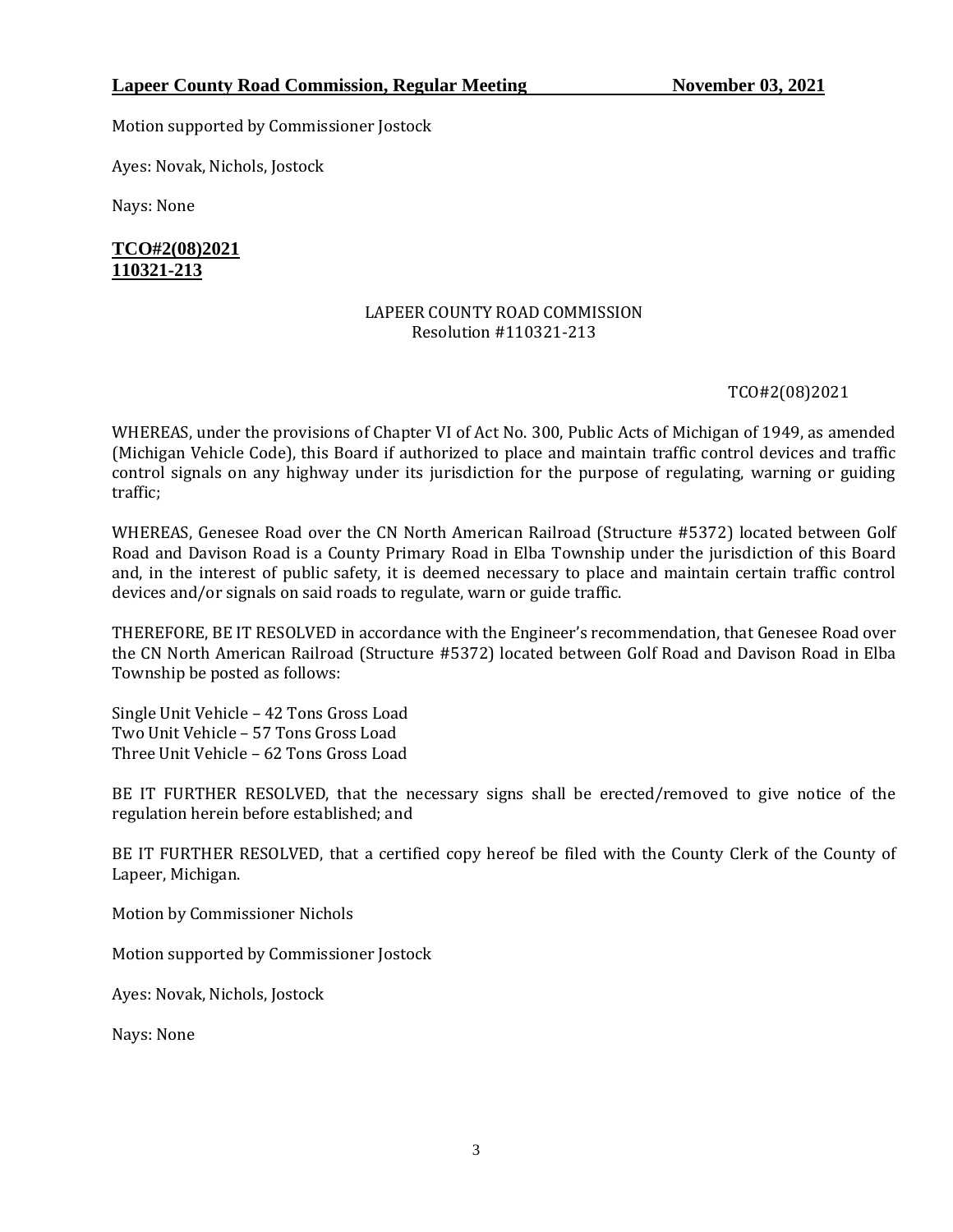# **TCO#1(17)2021 110321-214**

#### LAPEER COUNTY ROAD COMMISSION Resolution #110321-214

### TCO#1(17)2021

WHEREAS, under the provisions of Chapter VI of Act No. 300, Public Acts of Michigan of 1949, as amended (Michigan Vehicle Code), this Board if authorized to place and maintain traffic control devices and traffic control signals on any highway under its jurisdiction for the purpose of regulating, warning or guiding traffic;

WHEREAS, Mt. Morris Road over the Flint River (Structure #5374) located between Catlin Road and German Road is a County Primary Road in Oregon Township under the jurisdiction of this Board and, in the interest of public safety, it is deemed necessary to place and maintain certain traffic control devices and/or signals on said roads to regulate, warn or guide traffic.

THEREFORE, BE IT RESOLVED in accordance with the Engineer's recommendation, that Mt. Morris Road over the Flint River (Structure #5374) located between Catlin Road and German Road in Oregon Township be posted as follows:

Single Unit Vehicle – 42 Tons Gross Load Two Unit Vehicle – 57 Tons Gross Load Three Unit Vehicle – 68 Tons Gross Load

This TCO Supersedes TCO #1 (17) 2006

BE IT FURTHER RESOLVED, that the necessary signs shall be erected/removed to give notice of the regulation herein before established; and

BE IT FURTHER RESOLVED, that a certified copy hereof be filed with the County Clerk of the County of Lapeer, Michigan.

Motion by Commissioner Jostock

Motion supported by Commissioner Nichols

Ayes: Novak, Nichols, Jostock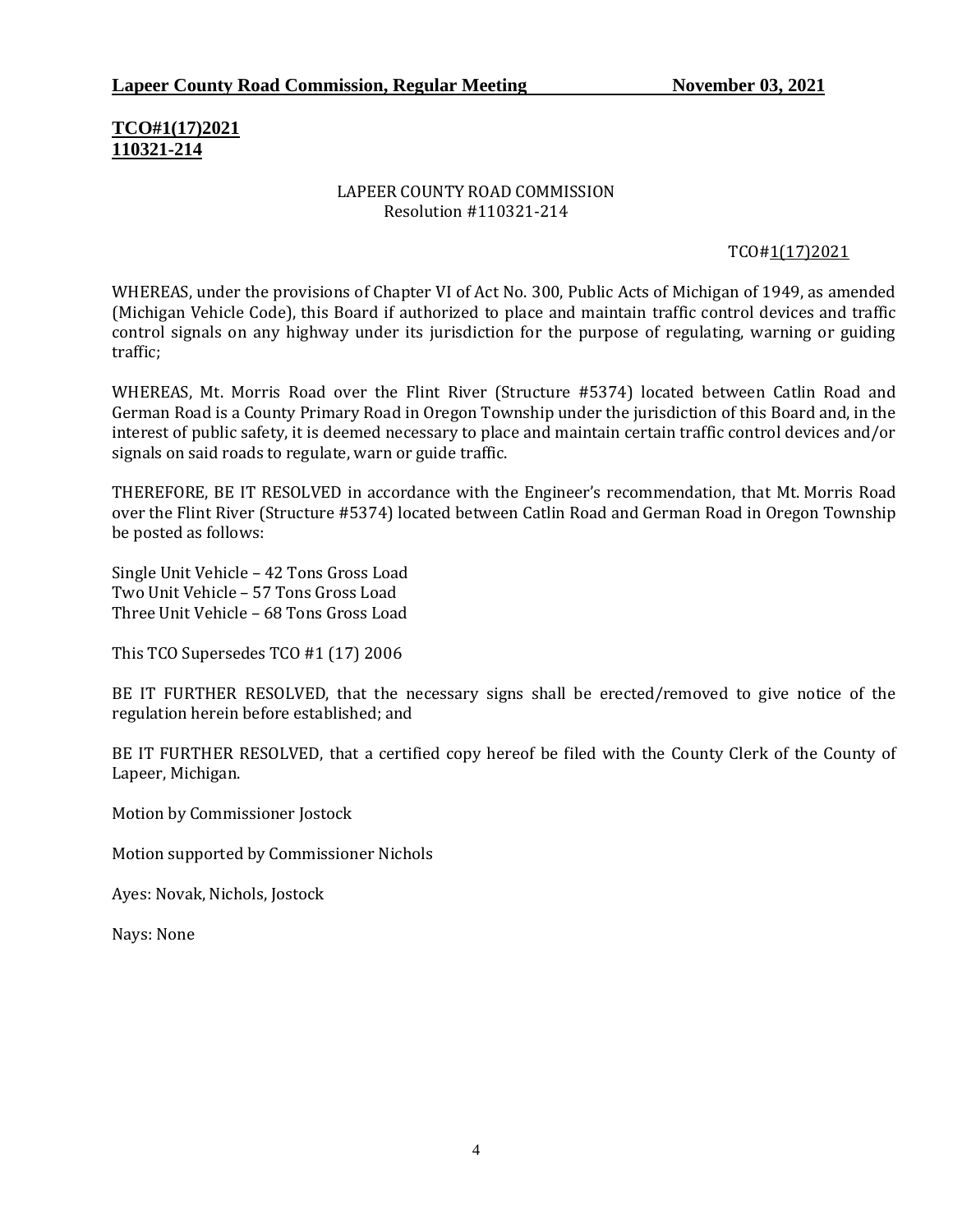# **TCO#1(16)2021 110321-215**

### LAPEER COUNTY ROAD COMMISSION Resolution #110321-215

#### TCO#1(16)2021

WHEREAS, under the provisions of Chapter VI of Act No. 300, Public Acts of Michigan of 1949, as amended (Michigan Vehicle Code), this Board if authorized to place and maintain traffic control devices and traffic control signals on any highway under its jurisdiction for the purpose of regulating, warning or guiding traffic;

WHEREAS, Burnside Road over Cedar Creek (Structure #5378) located between Jefferson Road and Lake Pleasant Road is a County Primary Road in North Branch Township under the jurisdiction of this Board and, in the interest of public safety, it is deemed necessary to place and maintain certain traffic control devices and/or signals on said roads to regulate, warn or guide traffic.

THEREFORE, BE IT RESOLVED in accordance with the Engineer's recommendation, that Burnside Road over Cedar Creek (Structure #5378) located between Jefferson Road and Lake Pleasant Road in North Branch Township be posted as follows:

Single Unit Vehicle – 42 Tons Gross Load Two Unit Vehicle – 72 Tons Gross Load Three Unit Vehicle – 82 Tons Gross Load

This TCO Supersedes TCO #1 (16) 2020

BE IT FURTHER RESOLVED, that the necessary signs shall be erected/removed to give notice of the regulation herein before established; and

BE IT FURTHER RESOLVED, that a certified copy hereof be filed with the County Clerk of the County of Lapeer, Michigan.

Motion by Commissioner Jostock

Motion supported by Commissioner Nichols

Ayes: Novak, Nichols, Jostock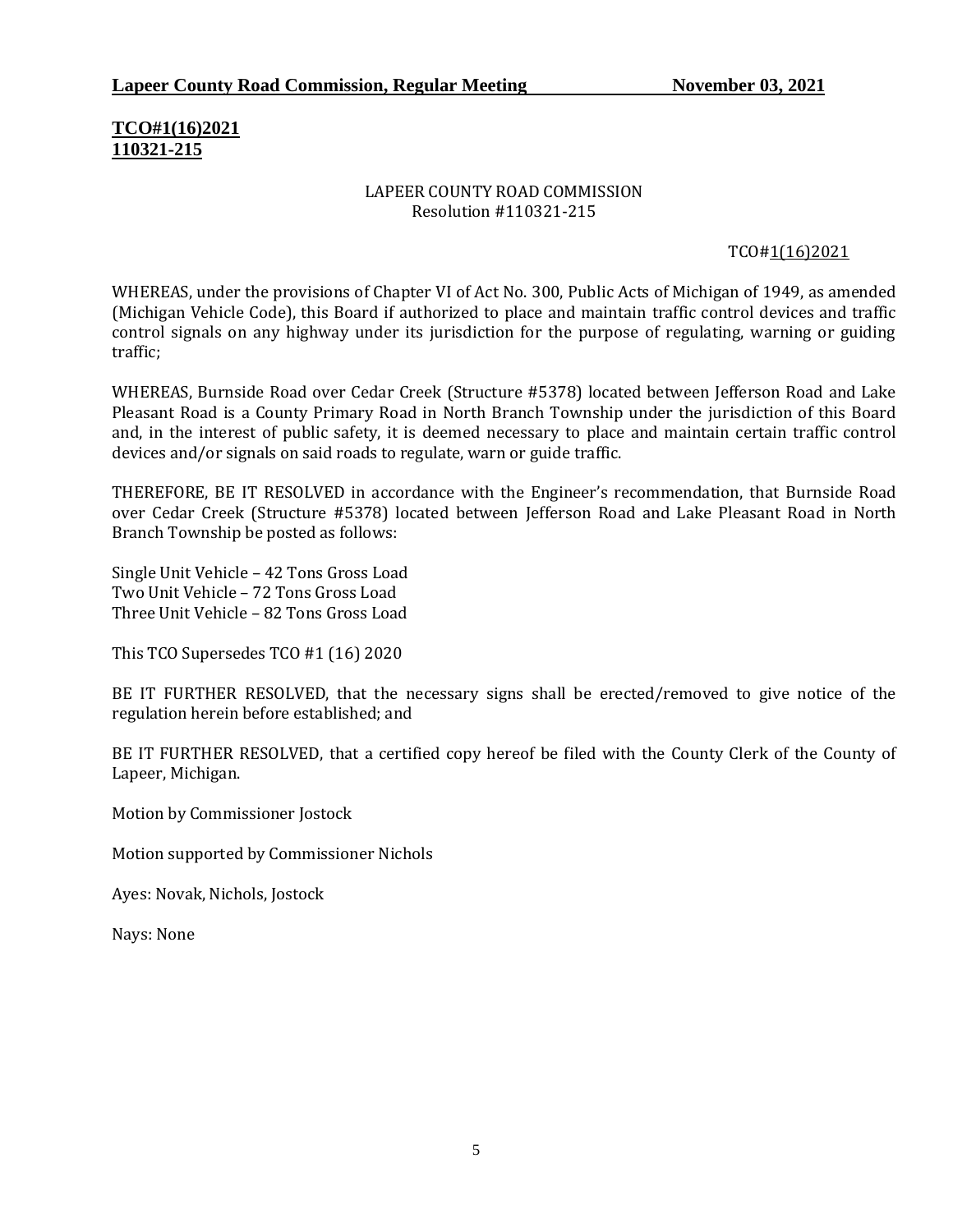# **TCO#1(07)2021 110321-216**

#### LAPEER COUNTY ROAD COMMISSION Resolution #110321-216

#### TCO #1(07)2021

WHEREAS, under the provisions of Chapter VI of Act No. 300, Public Acts of Michigan of 1949, as amended (Michigan Vehicle Code), this Board if authorized to place and maintain traffic control devices and traffic control signals on any highway under its jurisdiction for the purpose of regulating, warning or guiding traffic;

WHEREAS, Casey Road over Whigville Creek (Structure #5412) located between Hosner Road and Lake George Road is a Local County Road in Dryden Township under the jurisdiction of this Board and, in the interest of public safety, it is deemed necessary to place and maintain certain traffic control devices and/or signals on said roads to regulate, warn or guide traffic.

THEREFORE, BE IT RESOLVED in accordance with the Engineer's recommendation, that Casey Road over Whigville Creek (Structure #5412) located between Hosner Road and Lake George Road in Dryden Township be posted as follows:

Single Unit Vehicle – 15 Tons Gross Load Two Unit Vehicle – 20 Tons Gross Load Three Unit Vehicle – 37 Tons Gross Load

BE IT FURTHER RESOLVED, that the necessary signs shall be erected/removed to give notice of the regulation herein before established; and

BE IT FURTHER RESOLVED, that a certified copy hereof be filed with the County Clerk of the County of Lapeer, Michigan.

Motion by Commissioner Jostock

Motion supported by Commissioner Nichols

Ayes: Novak, Nichols, Jostock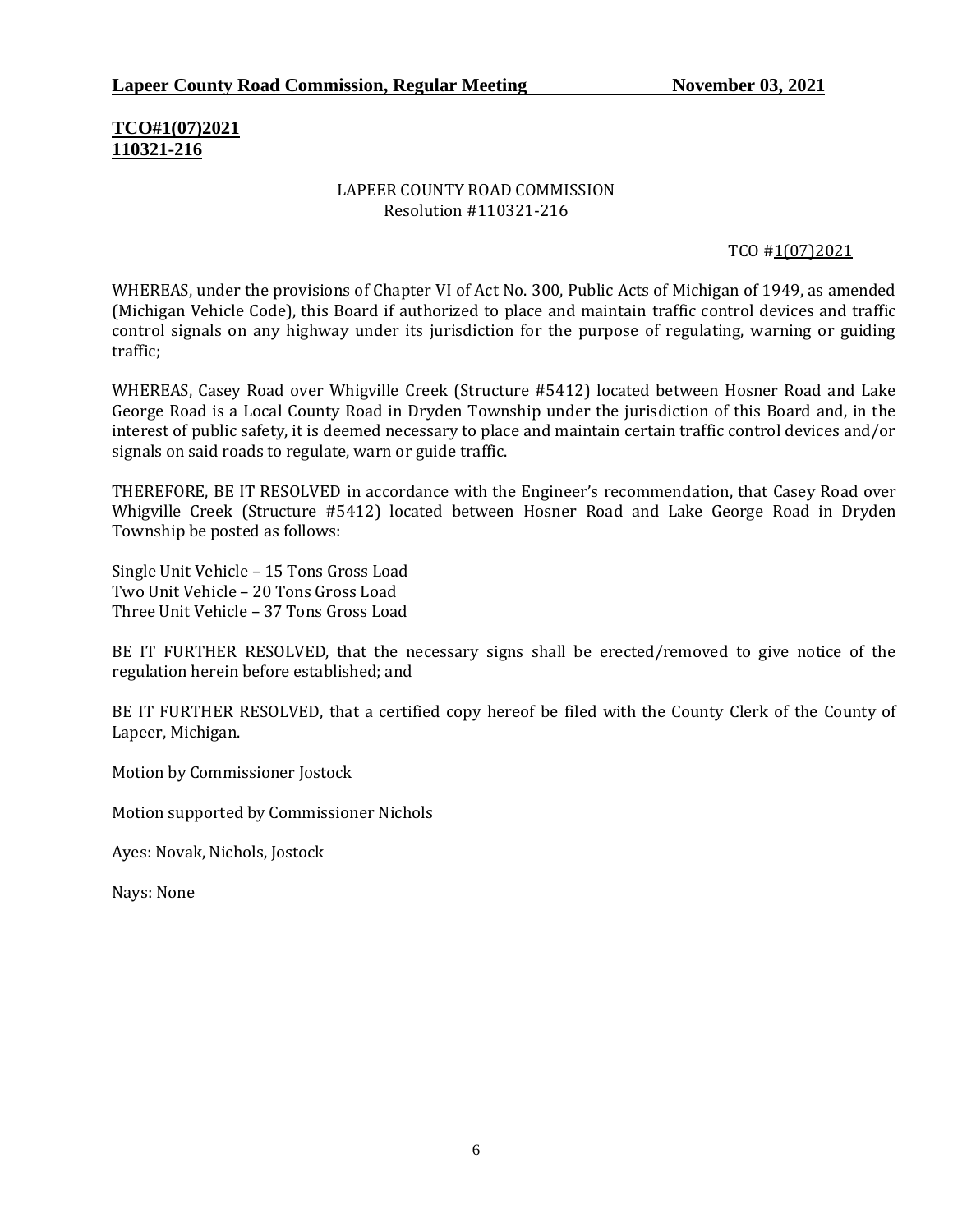# **TCO#3(08)2021 110321-217**

#### LAPEER COUNTY ROAD COMMISSION Resolution #110321-217

#### TCO#3(08)2021

WHEREAS, under the provisions of Chapter VI of Act No. 300, Public Acts of Michigan of 1949, as amended (Michigan Vehicle Code), this Board if authorized to place and maintain traffic control devices and traffic control signals on any highway under its jurisdiction for the purpose of regulating, warning or guiding traffic;

WHEREAS, Lippincott Road over the Hasler Creek Drain (Structure #5419) located between Elba Road and Hadley Road is a Local County Road in Elba Township under the jurisdiction of this Board and, in the interest of public safety, it is deemed necessary to place and maintain certain traffic control devices and/or signals on said roads to regulate, warn or guide traffic.

THEREFORE, BE IT RESOLVED in accordance with the Engineer's recommendation, that Lippincott Road over the Hasler Creek Drain (Structure #5419) located between Elba Road and Hadley Road in Elba Township be posted as follows:

Single Unit Vehicle – 42 Tons Gross Load Two Unit Vehicle – 71 Tons Gross Load Three Unit Vehicle – 82 Tons Gross Load

BE IT FURTHER RESOLVED, that the necessary signs shall be erected/removed to give notice of the regulation herein before established; and

BE IT FURTHER RESOLVED, that a certified copy hereof be filed with the County Clerk of the County of Lapeer, Michigan.

Motion by Commissioner Nichols

Motion supported by Commissioner Jostock

Ayes: Novak, Nichols, Jostock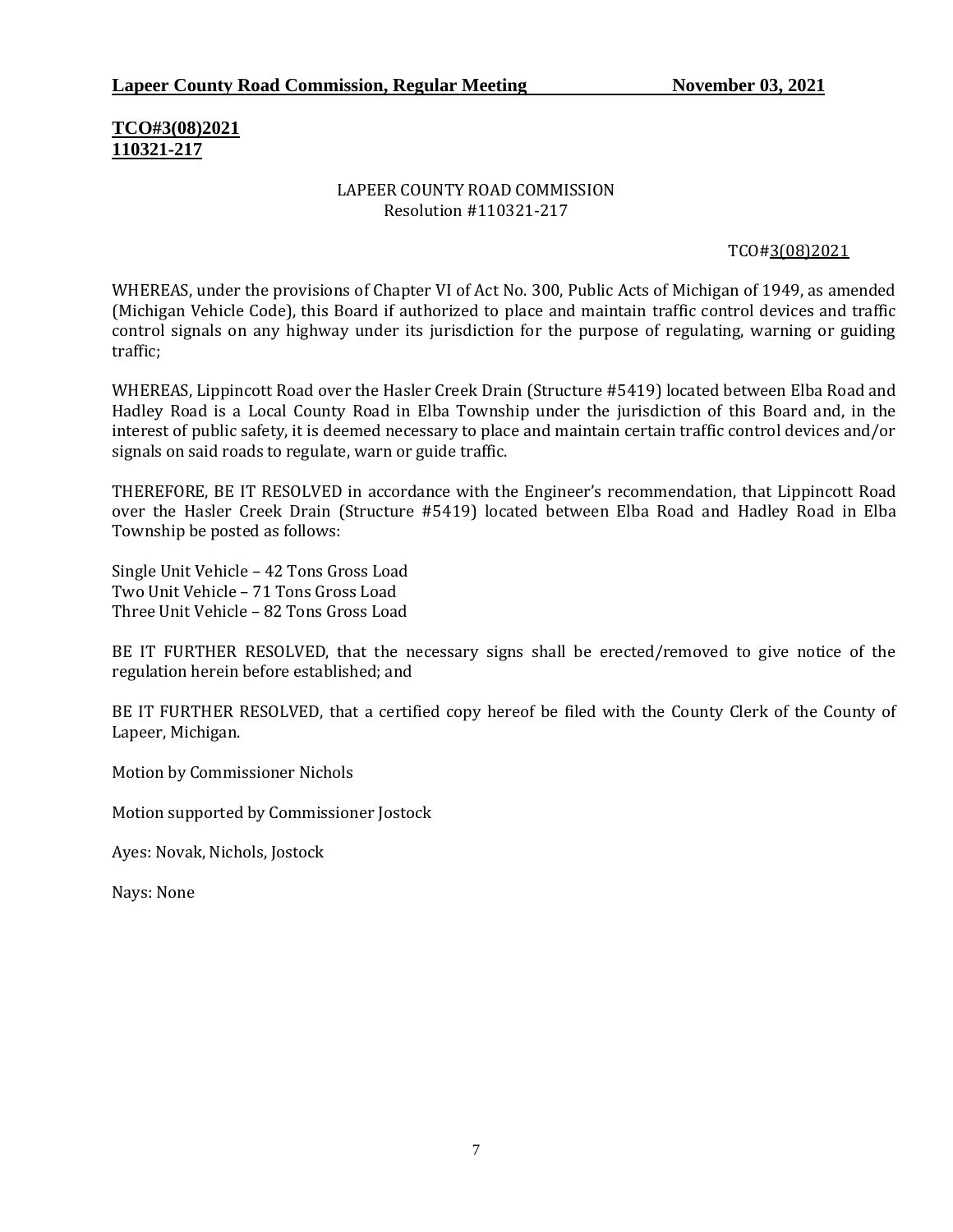# **TCO#4(08)2021 110321-218**

#### LAPEER COUNTY ROAD COMMISSION Resolution #110321-218

#### TCO#4(08)2021

WHEREAS, under the provisions of Chapter VI of Act No. 300, Public Acts of Michigan of 1949, as amended (Michigan Vehicle Code), this Board if authorized to place and maintain traffic control devices and traffic control signals on any highway under its jurisdiction for the purpose of regulating, warning or guiding traffic;

WHEREAS, Mitchell Road over Farmers Creek (Structure #5421) located between Bullock Road and Sutton Road is a Local County Road in Elba Township under the jurisdiction of this Board and, in the interest of public safety, it is deemed necessary to place and maintain certain traffic control devices and/or signals on said roads to regulate, warn or guide traffic.

THEREFORE, BE IT RESOLVED in accordance with the Engineer's recommendation, that Mitchell Road over Farmers Creek (Structure #5421) located between Bullock Road and Sutton Road in Elba Township be posted as follows:

Single Unit Vehicle – 42 Tons Gross Load Two Unit Vehicle – 65 Tons Gross Load Three Unit Vehicle – 82 Tons Gross Load

BE IT FURTHER RESOLVED, that the necessary signs shall be erected/removed to give notice of the regulation herein before established; and

BE IT FURTHER RESOLVED, that a certified copy hereof be filed with the County Clerk of the County of Lapeer, Michigan.

Motion by Commissioner Nichols

Motion supported by Commissioner Jostock

Ayes: Novak, Nichols, Jostock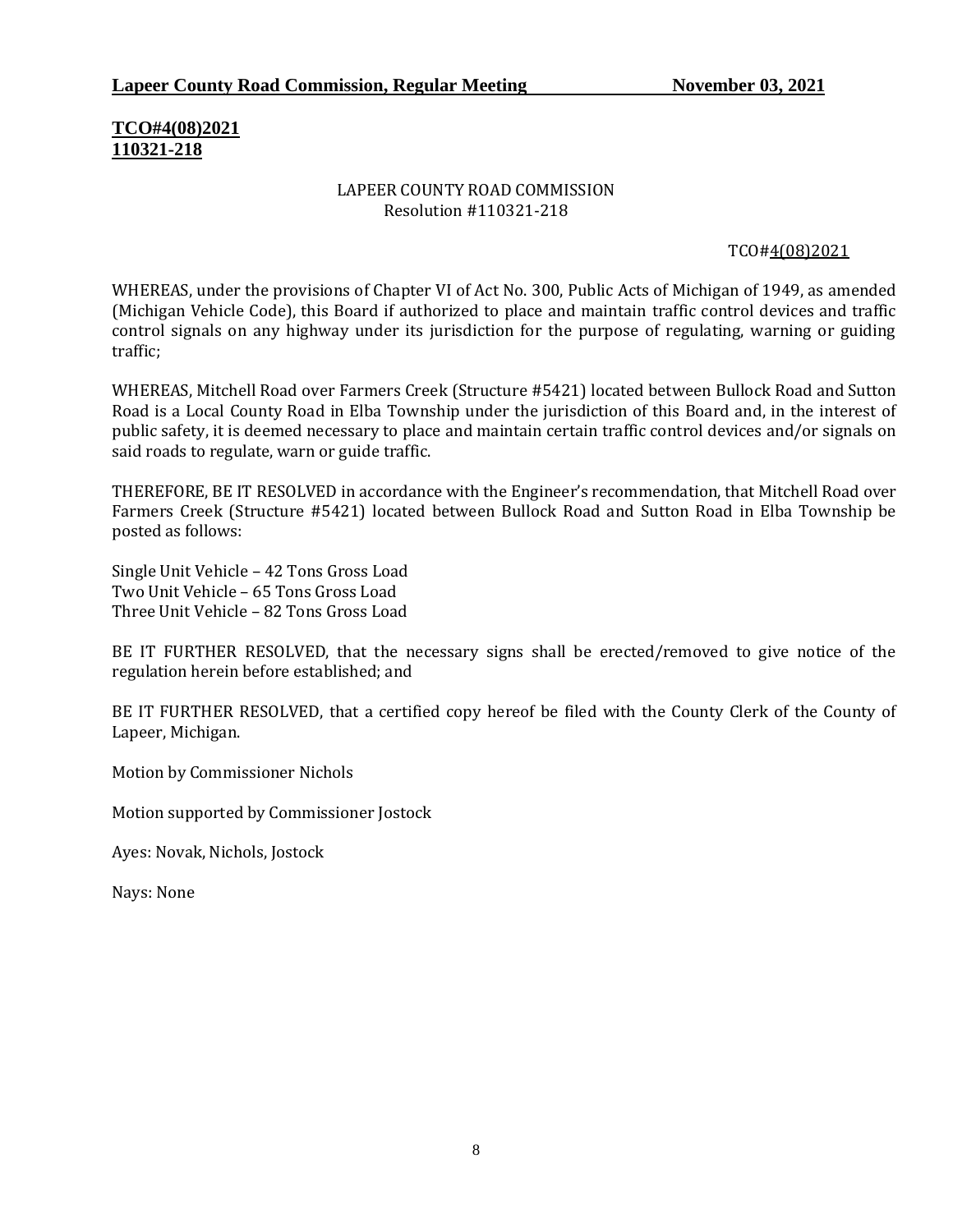# **TCO#1(11)2021 110321-219**

#### LAPEER COUNTY ROAD COMMISSION Resolution #110321-219

#### TCO#1(11)2021

WHEREAS, under the provisions of Chapter VI of Act No. 300, Public Acts of Michigan of 1949, as amended (Michigan Vehicle Code), this Board if authorized to place and maintain traffic control devices and traffic control signals on any highway under its jurisdiction for the purpose of regulating, warning or guiding traffic;

WHEREAS, Summers Road over the Weston Drain (Structure #5427) located between Sutton Road and Hunters Creek Road is a Local County Road in Imlay Township under the jurisdiction of this Board and, in the interest of public safety, it is deemed necessary to place and maintain certain traffic control devices and/or signals on said roads to regulate, warn or guide traffic.

THEREFORE, BE IT RESOLVED in accordance with the Engineer's recommendation, that Summers Road over the Weston Drain (Structure #5427) located between Sutton Road and Hunters Creek Road in Imlay Township be posted as follows:

Single Unit Vehicle – 42 Tons Gross Load Two Unit Vehicle – 65 Tons Gross Load Three Unit Vehicle – 82 Tons Gross Load

BE IT FURTHER RESOLVED, that the necessary signs shall be erected/removed to give notice of the regulation herein before established; and

BE IT FURTHER RESOLVED, that a certified copy hereof be filed with the County Clerk of the County of Lapeer, Michigan.

Motion by Commissioner Nichols

Motion supported by Commissioner Jostock

Ayes: Novak, Nichols, Jostock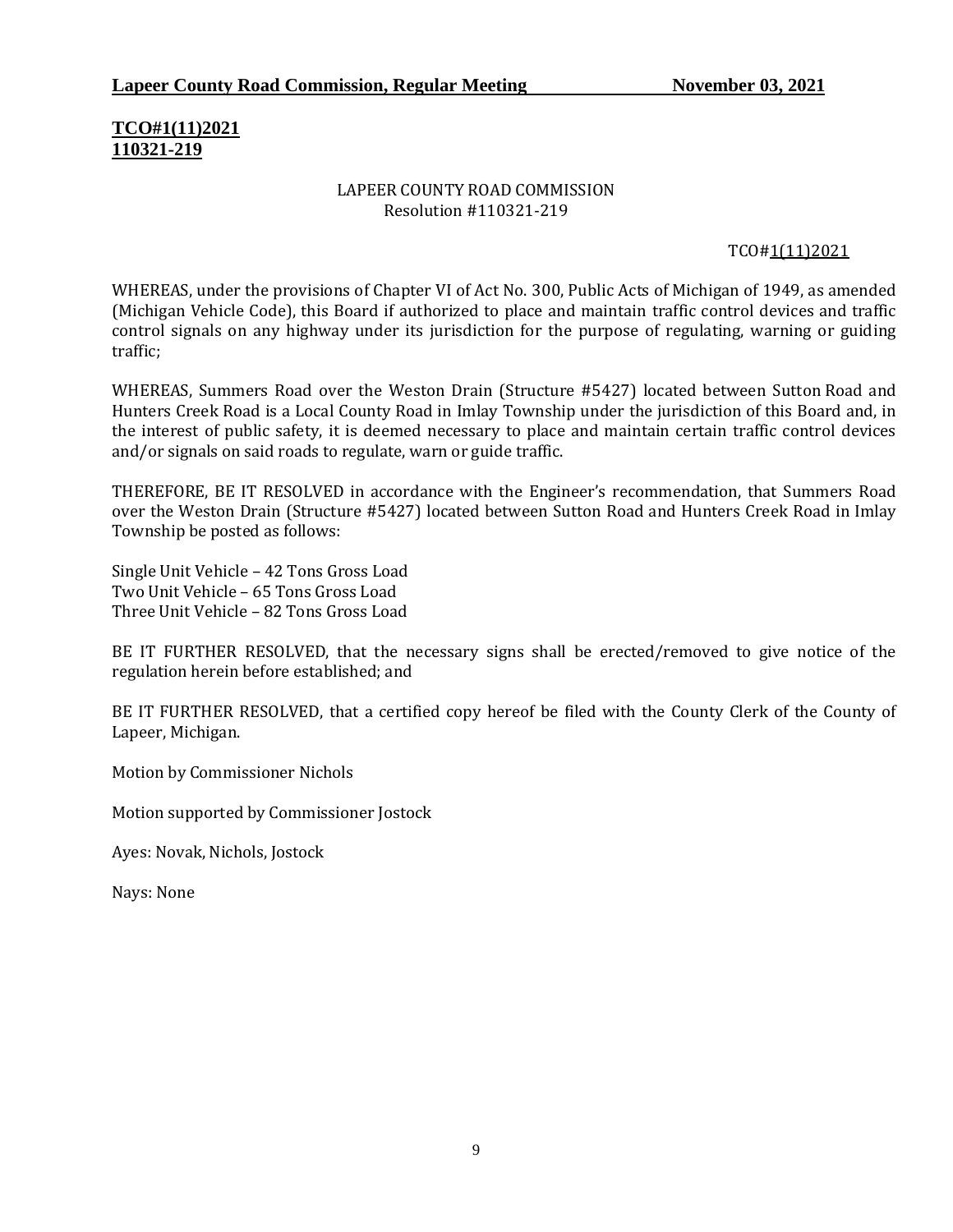# **TCO#2(12)2021 110321-220**

#### LAPEER COUNTY ROAD COMMISSION Resolution #110321-220

#### TCO#2(12)2021

WHEREAS, under the provisions of Chapter VI of Act No. 300, Public Acts of Michigan of 1949, as amended (Michigan Vehicle Code), this Board if authorized to place and maintain traffic control devices and traffic control signals on any highway under its jurisdiction for the purpose of regulating, warning or guiding traffic;

WHEREAS, Sutton Road over the South Branch of the Flint River (Structure #5431) located between Metamora Road and Wilder Road is a Local County Road in Lapeer Township under the jurisdiction of this Board and, in the interest of public safety, it is deemed necessary to place and maintain certain traffic control devices and/or signals on said roads to regulate, warn or guide traffic.

THEREFORE, BE IT RESOLVED in accordance with the Engineer's recommendation, that Sutton Road over the South Branch of the Flint River (Structure #5431) located between Metamora Road and Wilder Road in Lapeer Township be posted as follows:

Single Unit Vehicle – 42 Tons Gross Load Two Unit Vehicle – 63 Tons Gross Load Three Unit Vehicle – 82 Tons Gross Load

BE IT FURTHER RESOLVED, that the necessary signs shall be erected/removed to give notice of the regulation herein before established; and

BE IT FURTHER RESOLVED, that a certified copy hereof be filed with the County Clerk of the County of Lapeer, Michigan.

Motion by Commissioner Jostock

Motion supported by Commissioner Nichols

Ayes: Novak, Nichols, Jostock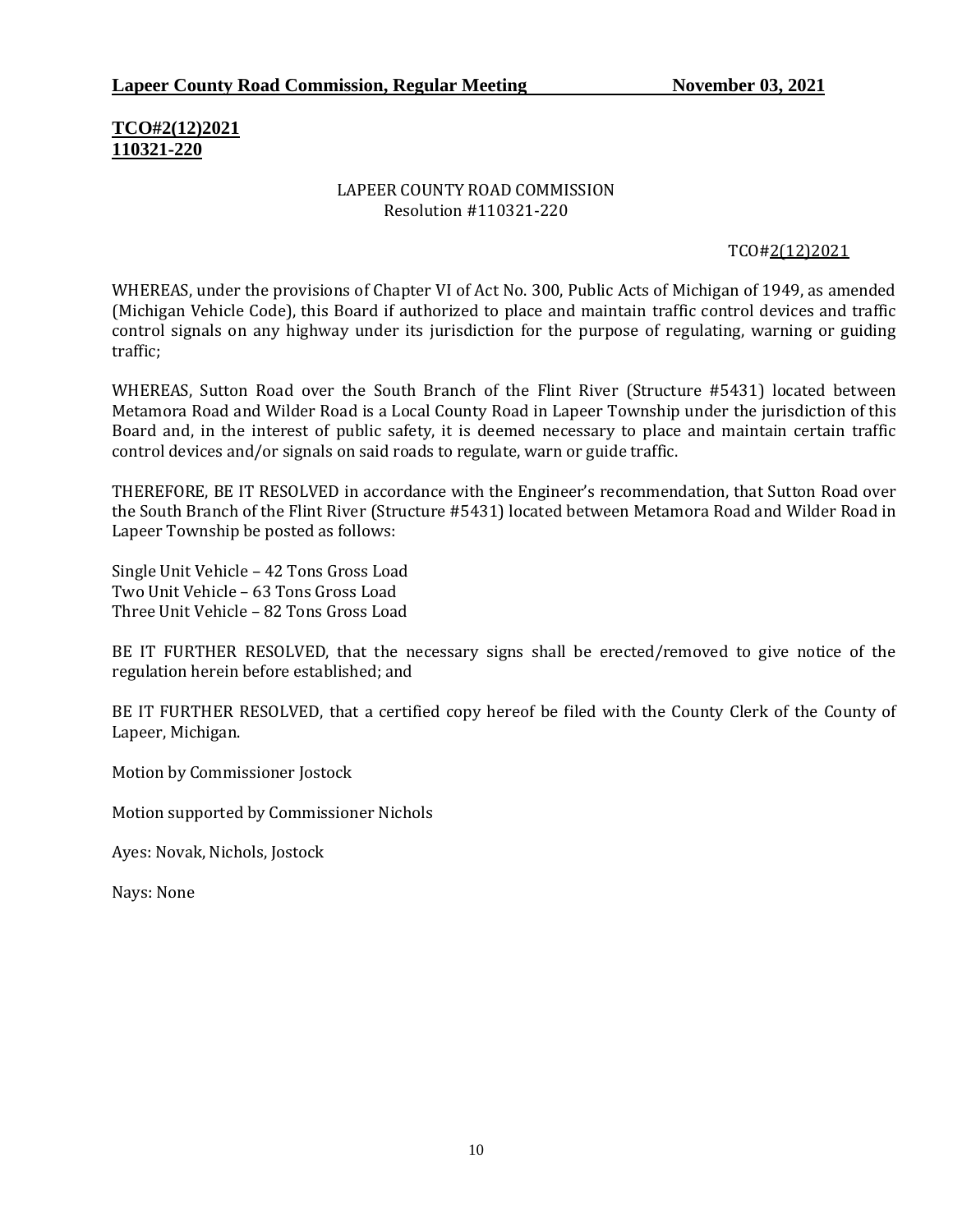# **TCO#3(12)2021 110321-221**

#### LAPEER COUNTY ROAD COMMISSION Resolution #110321-221

#### TCO#3(12)2021

WHEREAS, under the provisions of Chapter VI of Act No. 300, Public Acts of Michigan of 1949, as amended (Michigan Vehicle Code), this Board if authorized to place and maintain traffic control devices and traffic control signals on any highway under its jurisdiction for the purpose of regulating, warning or guiding traffic;

WHEREAS, Hunters Creek Road over the South Branch of the Flint River (Structure #5432) located between Broker Road and Wilder Road is a Local County Road in Lapeer Township under the jurisdiction of this Board and, in the interest of public safety, it is deemed necessary to place and maintain certain traffic control devices and/or signals on said roads to regulate, warn or guide traffic.

THEREFORE, BE IT RESOLVED in accordance with the Engineer's recommendation, that Hunters Creek Road over the South Branch of the Flint River (Structure #5432) located between Broker Road and Wilder Road in Lapeer Township be posted as follows:

Single Unit Vehicle – 42 Tons Gross Load Two Unit Vehicle – 68 Tons Gross Load Three Unit Vehicle – 82 Tons Gross Load

BE IT FURTHER RESOLVED, that the necessary signs shall be erected/removed to give notice of the regulation herein before established; and

BE IT FURTHER RESOLVED, that a certified copy hereof be filed with the County Clerk of the County of Lapeer, Michigan.

Motion by Commissioner Jostock

Motion supported by Commissioner Nichols

Ayes: Novak, Nichols, Jostock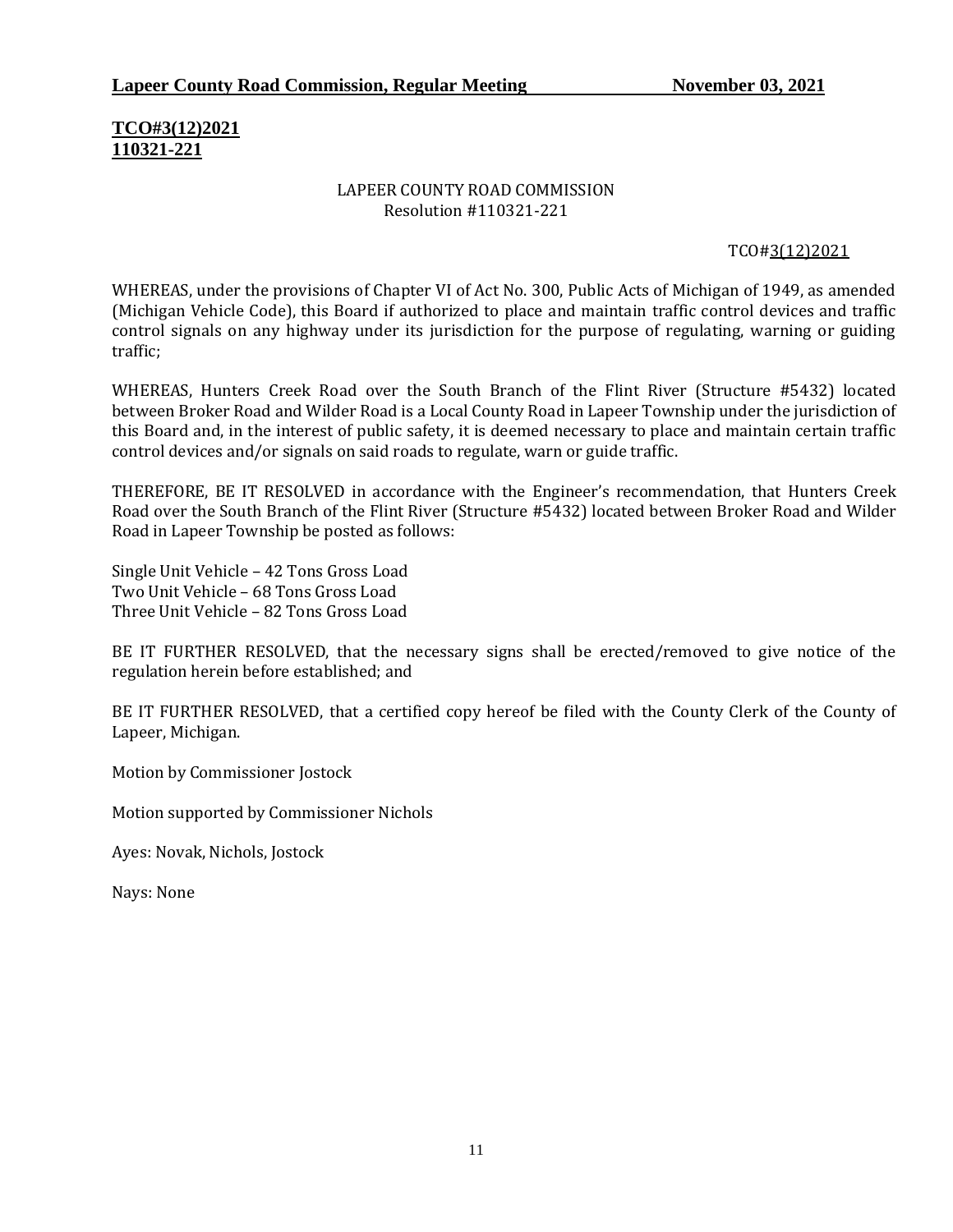# **TCO#4(12)2021 110321-222**

#### LAPEER COUNTY ROAD COMMISSION Resolution #110321-222

#### TCO#4(12)2021

WHEREAS, under the provisions of Chapter VI of Act No. 300, Public Acts of Michigan of 1949, as amended (Michigan Vehicle Code), this Board if authorized to place and maintain traffic control devices and traffic control signals on any highway under its jurisdiction for the purpose of regulating, warning or guiding traffic;

WHEREAS, Peppermill Road over the South Branch of the Flint River (Structure #5435) located between Morris Road and Maple Grove Road is a Local County Road in Lapeer Township under the jurisdiction of this Board and, in the interest of public safety, it is deemed necessary to place and maintain certain traffic control devices and/or signals on said roads to regulate, warn or guide traffic.

THEREFORE, BE IT RESOLVED in accordance with the Engineer's recommendation, that Peppermill Road over the South Branch of the Flint River (Structure #5435) located between Morris Road and Maple Grove Road in Lapeer Township be posted as follows:

Single Unit Vehicle – 42 Tons Gross Load Two Unit Vehicle – 67 Tons Gross Load Three Unit Vehicle – 82 Tons Gross Load

BE IT FURTHER RESOLVED, that the necessary signs shall be erected/removed to give notice of the regulation herein before established; and

BE IT FURTHER RESOLVED, that a certified copy hereof be filed with the County Clerk of the County of Lapeer, Michigan.

Motion by Commissioner Nichols

Motion supported by Commissioner Jostock

Ayes: Novak, Nichols, Jostock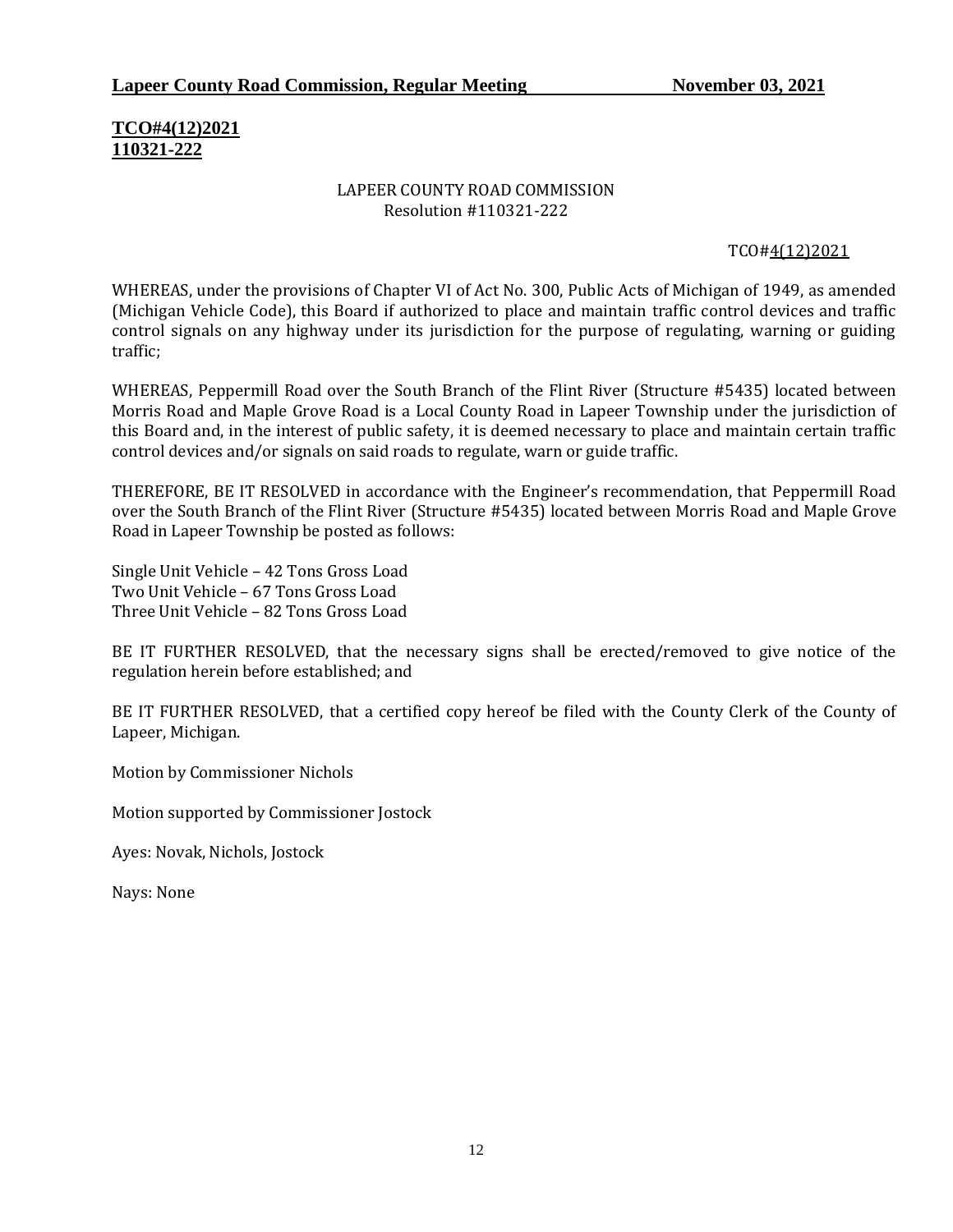# **TCO#1(13)2021 110321-223**

#### LAPEER COUNTY ROAD COMMISSION Resolution #110321-223

#### TCO#1(13)2021

WHEREAS, under the provisions of Chapter VI of Act No. 300, Public Acts of Michigan of 1949, as amended (Michigan Vehicle Code), this Board if authorized to place and maintain traffic control devices and traffic control signals on any highway under its jurisdiction for the purpose of regulating, warning or guiding traffic;

WHEREAS, Norway Lake Road over the South Branch of the Flint River (Structure #5438) located between Flint River Road and Skelton Road is a Local County Road in Marathon Township under the jurisdiction of this Board and, in the interest of public safety, it is deemed necessary to place and maintain certain traffic control devices and/or signals on said roads to regulate, warn or guide traffic.

THEREFORE, BE IT RESOLVED in accordance with the Engineer's recommendation, that Norway Lake Road over the South Branch of the Flint River (Structure #5438) located between Flint River Road and Skelton Road in Marathon Township be posted as follows:

Single Unit Vehicle – 42 Tons Gross Load Two Unit Vehicle – 58 Tons Gross Load Three Unit Vehicle – 75 Tons Gross Load

BE IT FURTHER RESOLVED, that the necessary signs shall be erected/removed to give notice of the regulation herein before established; and

BE IT FURTHER RESOLVED, that a certified copy hereof be filed with the County Clerk of the County of Lapeer, Michigan.

Motion by Commissioner Nichols

Motion supported by Commissioner Jostock

Ayes: Novak, Nichols, Jostock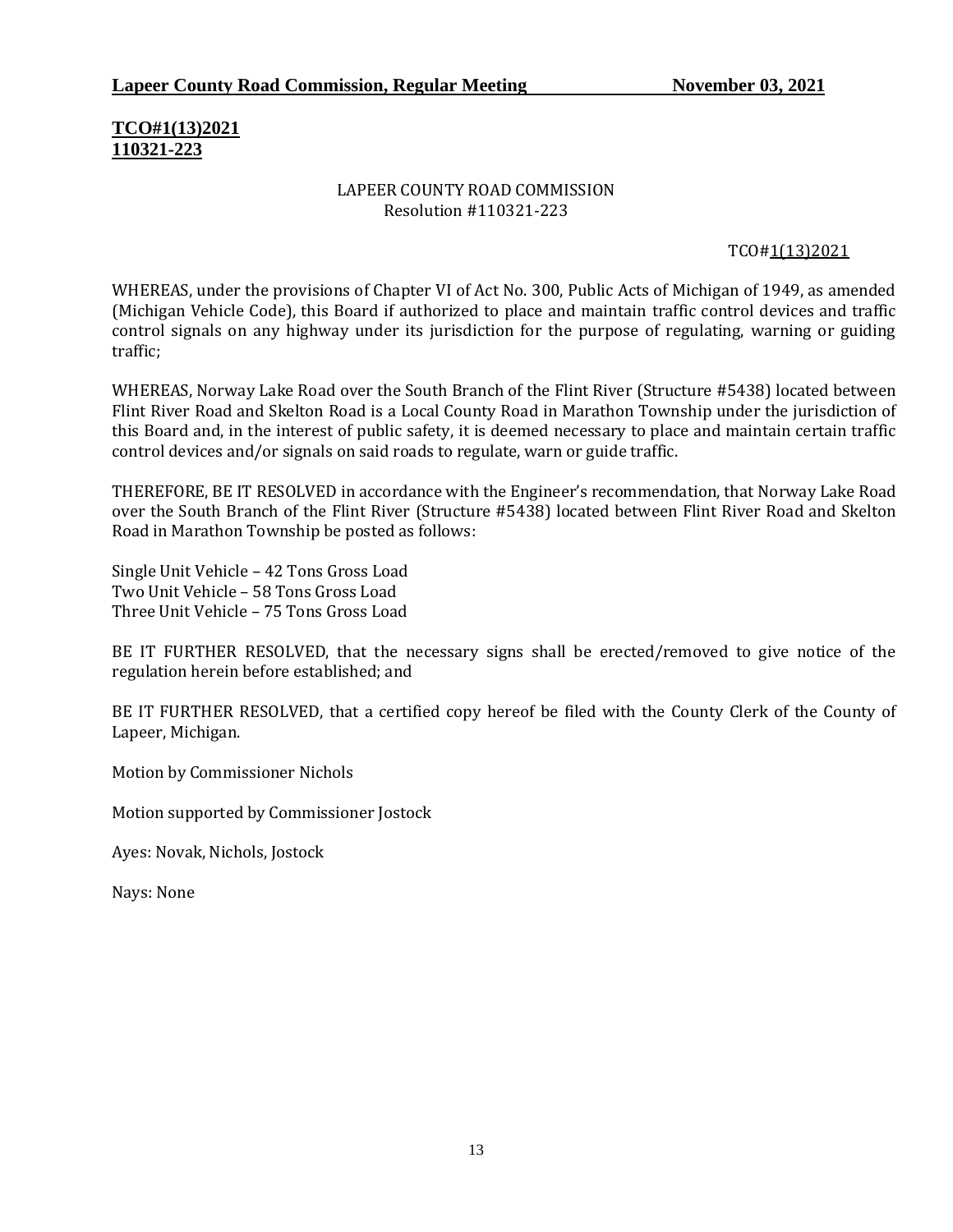# **TCO#2(13)2021 110321-224**

#### LAPEER COUNTY ROAD COMMISSION Resolution #110321-224

#### TCO#2(13)2021

WHEREAS, under the provisions of Chapter VI of Act No. 300, Public Acts of Michigan of 1949, as amended (Michigan Vehicle Code), this Board if authorized to place and maintain traffic control devices and traffic control signals on any highway under its jurisdiction for the purpose of regulating, warning or guiding traffic;

WHEREAS, Barnes Lake Road over the North Branch of the Flint River (Structure #5439) located between Fostoria Road and Lonsberry Road is a Local County Road in Marathon Township under the jurisdiction of this Board and, in the interest of public safety, it is deemed necessary to place and maintain certain traffic control devices and/or signals on said roads to regulate, warn or guide traffic.

THEREFORE, BE IT RESOLVED in accordance with the Engineer's recommendation, that Barnes Lake Road over the North Branch of the Flint River (Structure #5439) located between Fostoria Road and Lonsberry Road in Marathon Township be posted as follows:

Single Unit Vehicle – 29 Tons Gross Load Two Unit Vehicle – 29 Tons Gross Load Three Unit Vehicle – 43 Tons Gross Load

BE IT FURTHER RESOLVED, that the necessary signs shall be erected/removed to give notice of the regulation herein before established; and

BE IT FURTHER RESOLVED, that a certified copy hereof be filed with the County Clerk of the County of Lapeer, Michigan.

Motion by Commissioner Jostock

Motion supported by Commissioner Nichols

Ayes: Novak, Nichols, Jostock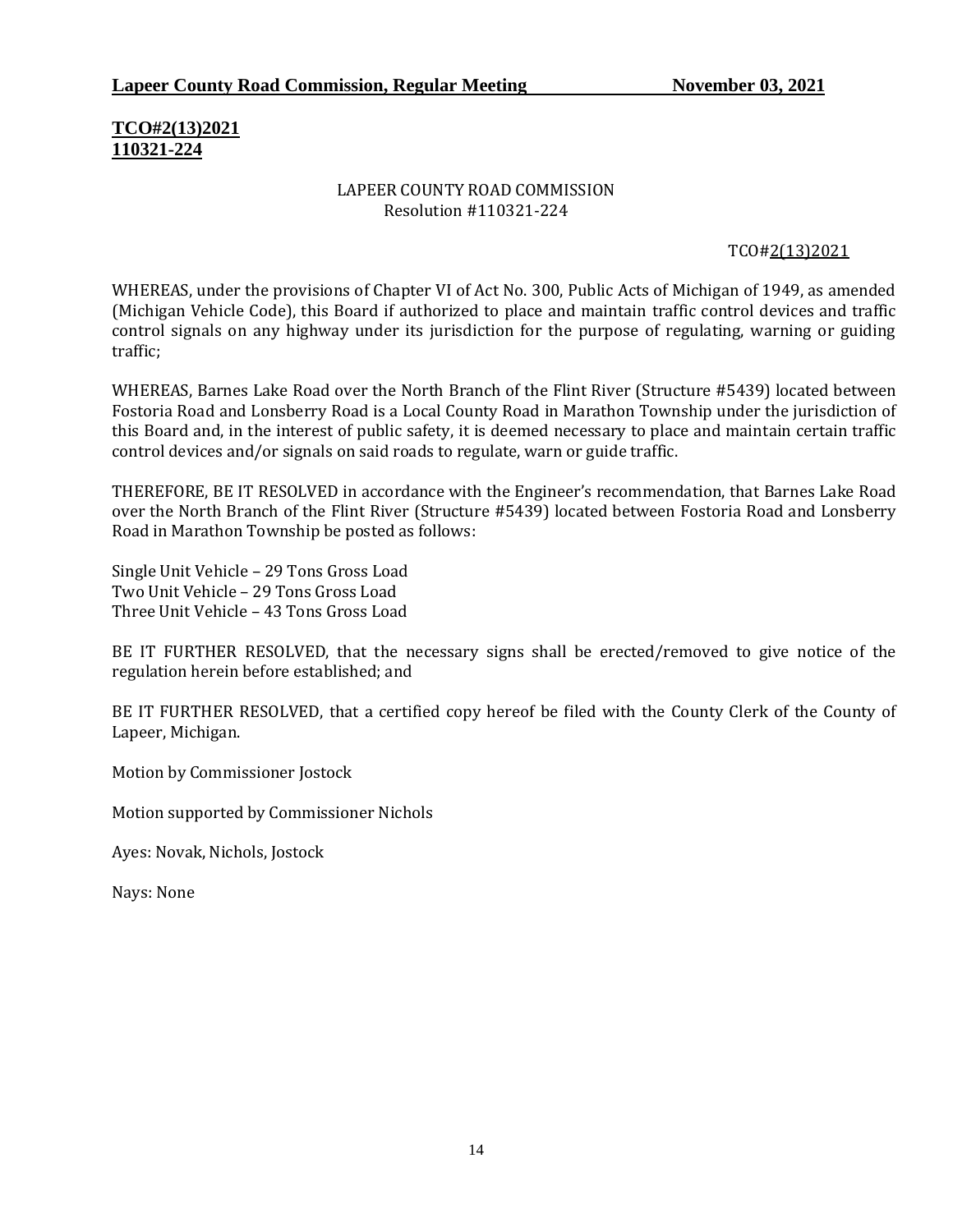# **TCO#2(14)2021 110321-225**

#### LAPEER COUNTY ROAD COMMISSION Resolution #110321-225

#### TCO#2(14)2021

WHEREAS, under the provisions of Chapter VI of Act No. 300, Public Acts of Michigan of 1949, as amended (Michigan Vehicle Code), this Board if authorized to place and maintain traffic control devices and traffic control signals on any highway under its jurisdiction for the purpose of regulating, warning or guiding traffic;

WHEREAS, Mayfield Road over the South Branch of the Flint River (Structure #5442) located between Angle Road and Plum Creek Road is a Local County Road in Mayfield Township under the jurisdiction of this Board and, in the interest of public safety, it is deemed necessary to place and maintain certain traffic control devices and/or signals on said roads to regulate, warn or guide traffic.

THEREFORE, BE IT RESOLVED in accordance with the Engineer's recommendation, that Mayfield Road over the South Branch of the Flint River (Structure #5442) located between Angle Road and Plum Creek Road in Mayfield Township be posted as follows:

Single Unit Vehicle – 14 Tons Gross Load Two Unit Vehicle – 18 Tons Gross Load Three Unit Vehicle – 29 Tons Gross Load

BE IT FURTHER RESOLVED, that the necessary signs shall be erected/removed to give notice of the regulation herein before established; and

BE IT FURTHER RESOLVED, that a certified copy hereof be filed with the County Clerk of the County of Lapeer, Michigan.

Motion by Commissioner Nichols

Motion supported by Commissioner Jostock

Ayes: Novak, Nichols, Jostock

Nays: None

# **Public Comment**

No Public Comment was heard.

#### **Commissioner Comments**

Commissioner Nichols commented on the need for road line paint refreshing.

Commissioner Jostock remarked on the compliments he has received on the Reamer Road work.